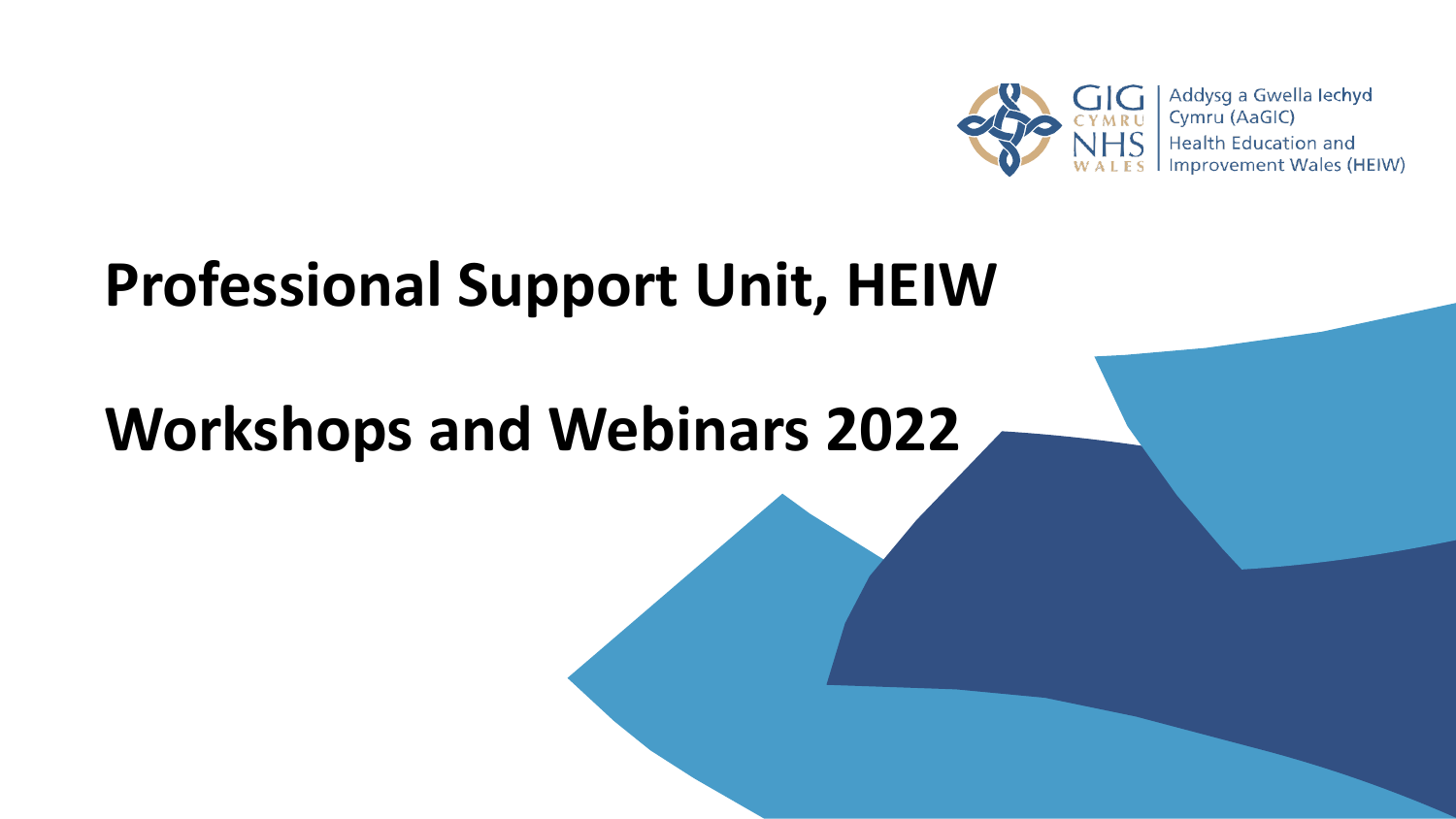**\*New\***

#### *Communication Skills & Strategies*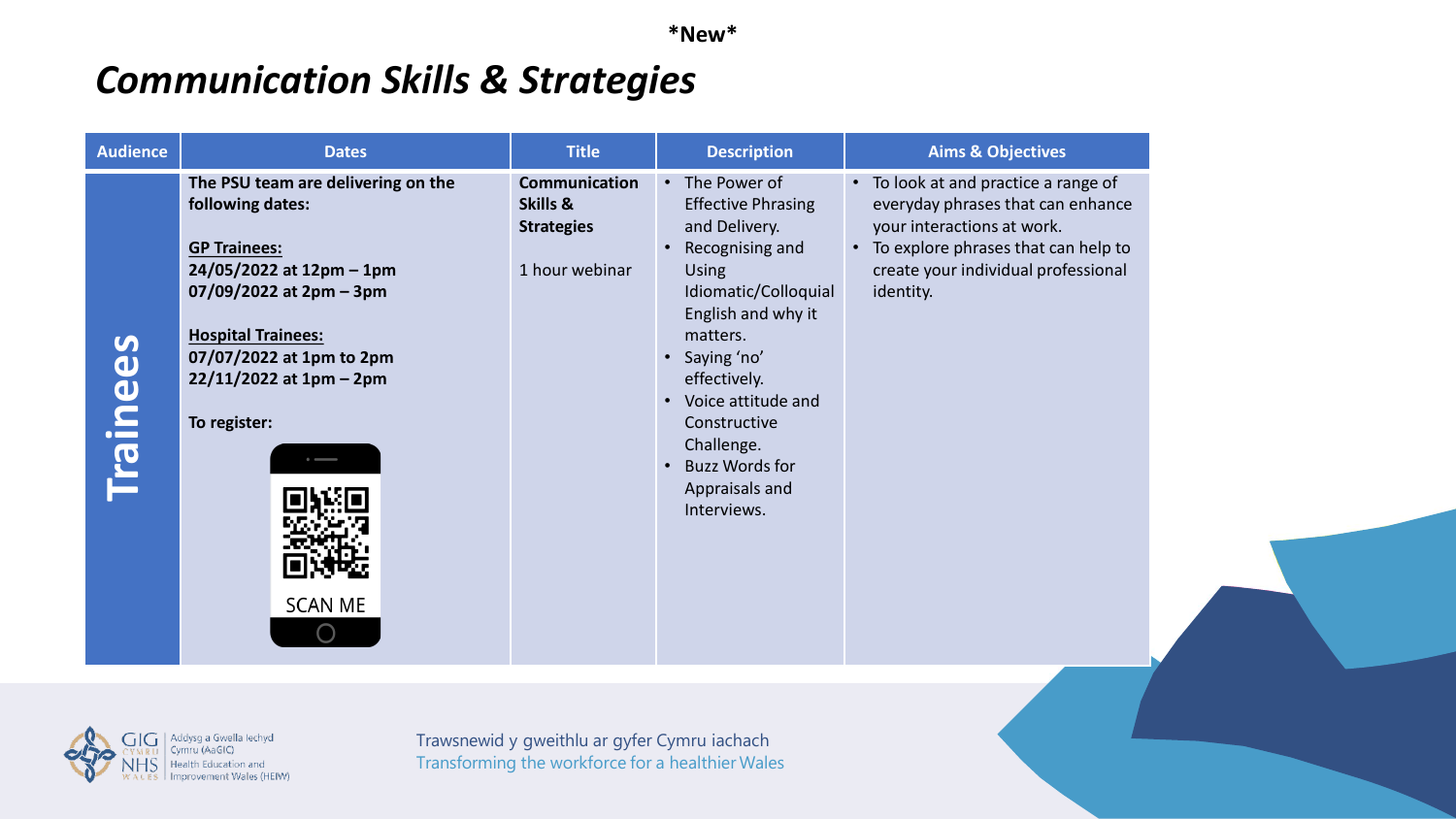#### *Supporting Trainees through Training*

| <b>Audience</b> | <b>Dates</b>                                                                                                                                                      | <b>Title</b>                                                                                                                                                                                      | <b>Description</b>                                                                                                                                                                                                                                                                                                                                                                                                                                                        | <b>Aims &amp; Objectives</b>                                                                                                                                                                                                                                                                                                                                                                                                                                                                                                                                                                                                                                                                                                                                                                                                     |
|-----------------|-------------------------------------------------------------------------------------------------------------------------------------------------------------------|---------------------------------------------------------------------------------------------------------------------------------------------------------------------------------------------------|---------------------------------------------------------------------------------------------------------------------------------------------------------------------------------------------------------------------------------------------------------------------------------------------------------------------------------------------------------------------------------------------------------------------------------------------------------------------------|----------------------------------------------------------------------------------------------------------------------------------------------------------------------------------------------------------------------------------------------------------------------------------------------------------------------------------------------------------------------------------------------------------------------------------------------------------------------------------------------------------------------------------------------------------------------------------------------------------------------------------------------------------------------------------------------------------------------------------------------------------------------------------------------------------------------------------|
| <b>Faculty</b>  | The PSU team are delivering on the<br>following dates:<br><b>Please contact</b><br>heiw.professionalsupport@wales.nhs.uk<br>If you'd like us to deliver a session | <b>Supporting</b><br><b>Trainees</b><br>through<br><b>Training</b><br>3 Hours<br>Workshop<br>Face to face<br>(when<br>possible)<br><b>3 CPD points</b><br>Or<br>2 Hour<br>Webinar<br>2 CPD points | Interactive workshop<br>approved by RCP and<br>suitable for all faculty<br>members and senior<br>trainees involved in<br>supervising medical and<br>dental trainees. The<br>workshop focuses on<br>recognising and<br>managing issues that<br>may affect trainees'<br>progress.<br>Participants explore<br>signs and triggers of<br>support issues, learn<br>pathways of referrals<br>and discuss techniques<br>of supervising trainees<br>with various support<br>needs. | Describe issues that may have significant<br>impact on training progression<br>Develop skills in understanding support<br>$\bullet$<br>issues and recognise triggers related to<br>work performance<br>Develop skills in effective supervision of<br>trainees with support needs<br>Develop skills in constructing specific<br>$\bullet$<br>educational plans with reasonable<br>identifiable objectives and outcomes<br>needed for satisfactory progression<br>Knowledge of how to support a trainee<br>with ill health or disability in the<br>workplace<br>Identify where to find information and<br>$\bullet$<br>resources<br>Role of Professional Support Lead and<br>$\bullet$<br>their responsibilities within the Specialty<br>School<br>Increase networks and potentially create<br>a community of support within Wales |

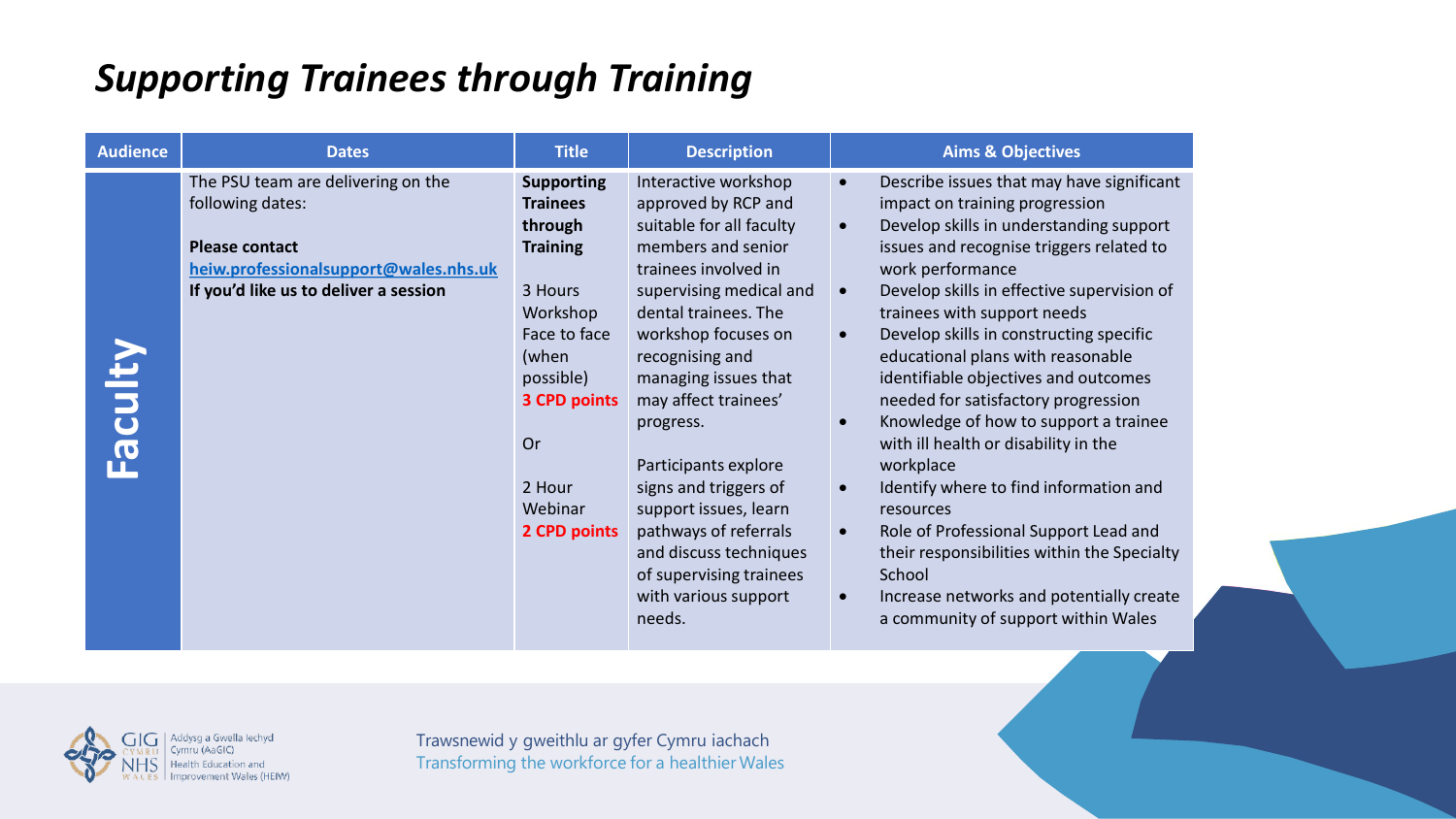## *Mentor and Mentee Training*

| <b>Audience</b>         | <b>Dates</b>                                                                                                                                                                                                                                                                                                | <b>Title</b>                                                                                                                                                                                                                                              | <b>Description</b>                                                                                        | <b>Aims &amp; Objectives</b>                                                                                                                                                                                                                                                                                                                                                                                                                                                                                                            |
|-------------------------|-------------------------------------------------------------------------------------------------------------------------------------------------------------------------------------------------------------------------------------------------------------------------------------------------------------|-----------------------------------------------------------------------------------------------------------------------------------------------------------------------------------------------------------------------------------------------------------|-----------------------------------------------------------------------------------------------------------|-----------------------------------------------------------------------------------------------------------------------------------------------------------------------------------------------------------------------------------------------------------------------------------------------------------------------------------------------------------------------------------------------------------------------------------------------------------------------------------------------------------------------------------------|
| cainees<br>8<br>Faculty | The PSU team are delivering on the<br>following dates:<br>29/06/2022 at 7pm - 9pm<br>In addition the PSU will deliver this<br>workshop by request from Post Graduate<br>Centres or Specialties. To book please<br>contact PSU on<br>HEIW.ProfessionalSupport@wales.nhs.uk<br>To register:<br><b>SCAN ME</b> | <b>Mentor</b><br>and<br><b>Mentee</b><br>Training -<br><b>Getting</b><br>the Most<br>out of<br><b>Mentoring</b><br>2 Hours<br>Workshop<br>Face to<br>face (when<br>possible)<br>2 CPD<br>points<br>Or<br>Two 1<br>Hour<br>Webinars<br>1 CPD<br>point each | 2 Part webinar or<br>one face to face<br>workshop.<br>Possible to run on<br>separate days or<br>together. | Part 1<br>$\bullet$<br>Concepts of mentoring<br>$\bullet$<br>Topics for mentoring in a healthcare setting<br>$\bullet$<br>Mentor and mentee relationships, behaviours and<br>$\bullet$<br>responsibilities to each other<br>Part 2<br>$\bullet$<br>Mentoring skills and tools<br>$\bullet$<br>Core skills that both mentors and mentees should be<br>familiar with focus on tools for achieving goals such as<br>setting the SMART objectives, using the GROW model<br>and Johari Relationship Window to maximise<br>successful outcome |

 $NHS$  Health Education and WALES Improvement Wales (HEIW)

Transforming the workforce for a healthier Wales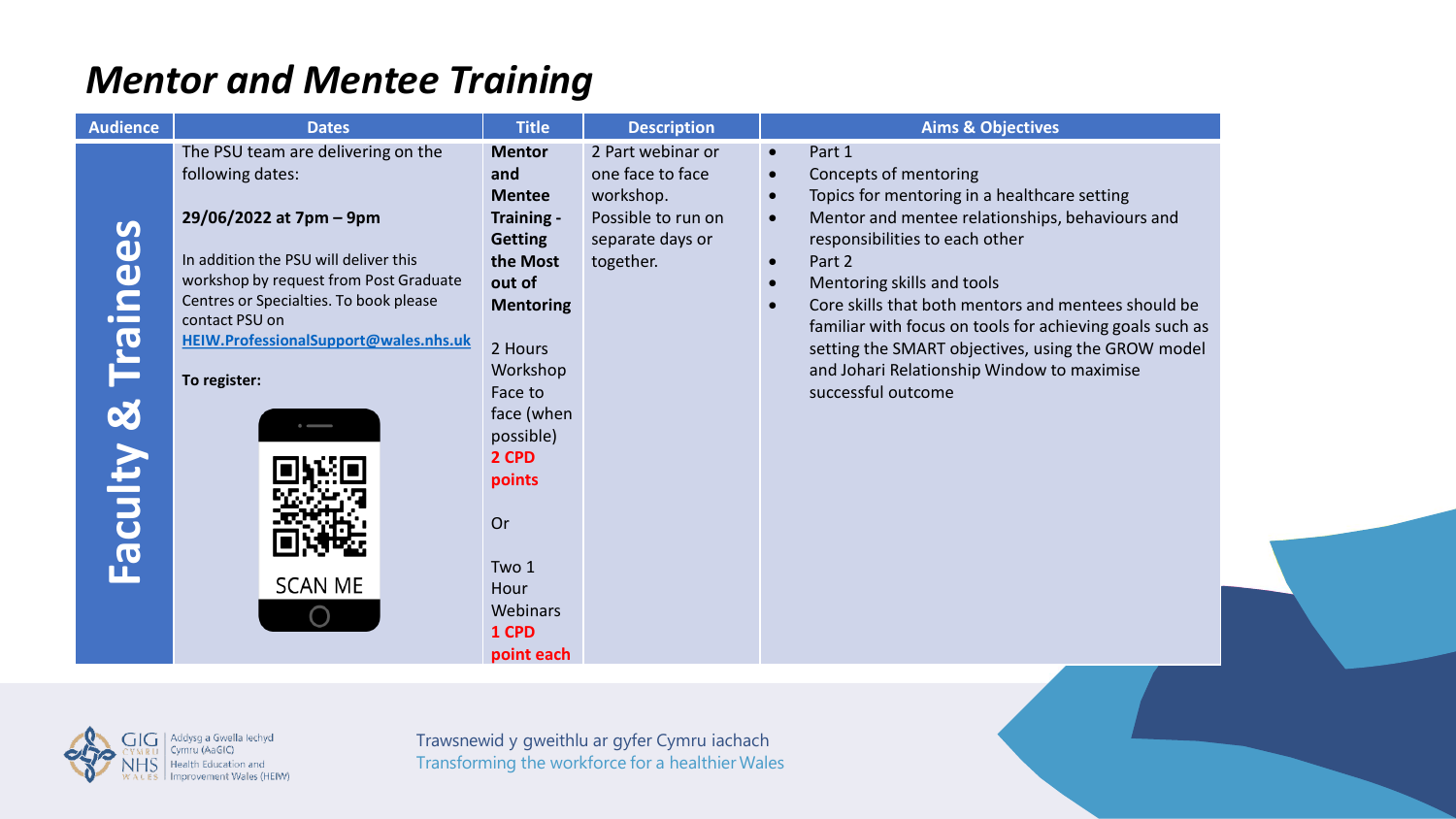#### *Active Bystander Training*

| <b>Audience</b>                                                                                                                                                                                                                                                                                                                                                                   | <b>Dates</b>                                              | <b>Title</b>                                                                                                                                                                                              | <b>Description</b>                                                                                                                                                                                      | <b>Aims &amp; Objectives</b>                                                                                                                                                                                                        |
|-----------------------------------------------------------------------------------------------------------------------------------------------------------------------------------------------------------------------------------------------------------------------------------------------------------------------------------------------------------------------------------|-----------------------------------------------------------|-----------------------------------------------------------------------------------------------------------------------------------------------------------------------------------------------------------|---------------------------------------------------------------------------------------------------------------------------------------------------------------------------------------------------------|-------------------------------------------------------------------------------------------------------------------------------------------------------------------------------------------------------------------------------------|
| Faculty & Trainees                                                                                                                                                                                                                                                                                                                                                                | 06/04/2022 at 7pm - 9pm<br>To register:<br><b>SCAN ME</b> | <b>Developing</b><br><b>Diverse</b><br><b>Workforce for</b><br><b>Global Diverse</b><br><b>Patient Groups -</b><br><b>Active</b><br><b>Bystander</b><br><b>Training</b><br>2 Hour Webinar<br>2 CPD points | Webinar or face to<br>face teaching<br>which considers<br>why we need<br>active bystanders,<br>who they are and<br>what they do.<br>Be an ally - learn<br>how you can<br>become an active<br>bystander. | What does it mean to be an Active<br>$\bullet$<br>Bystander?<br>Difference between noticing behaviour and<br>$\bullet$<br>doing something about it<br>Barriers to intervention<br>$\bullet$<br>How to intervene safely<br>$\bullet$ |
|                                                                                                                                                                                                                                                                                                                                                                                   |                                                           |                                                                                                                                                                                                           |                                                                                                                                                                                                         |                                                                                                                                                                                                                                     |
| $\bigcap$ $\bigcap$ $\bigcap$ $\bigcap$ $\bigcap$ $\bigcap$ $\bigcap$ $\bigcap$ $\bigcap$ $\bigcap$ $\bigcap$ $\bigcap$ $\bigcap$ $\bigcap$ $\bigcap$ $\bigcap$ $\bigcap$ $\bigcap$ $\bigcap$ $\bigcap$ $\bigcap$ $\bigcap$ $\bigcap$ $\bigcap$ $\bigcap$ $\bigcap$ $\bigcap$ $\bigcap$ $\bigcap$ $\bigcap$ $\bigcap$ $\bigcap$ $\bigcap$ $\bigcap$ $\bigcap$ $\bigcap$ $\bigcap$ |                                                           | Traineraid useriately an autor Curanical                                                                                                                                                                  |                                                                                                                                                                                                         |                                                                                                                                                                                                                                     |

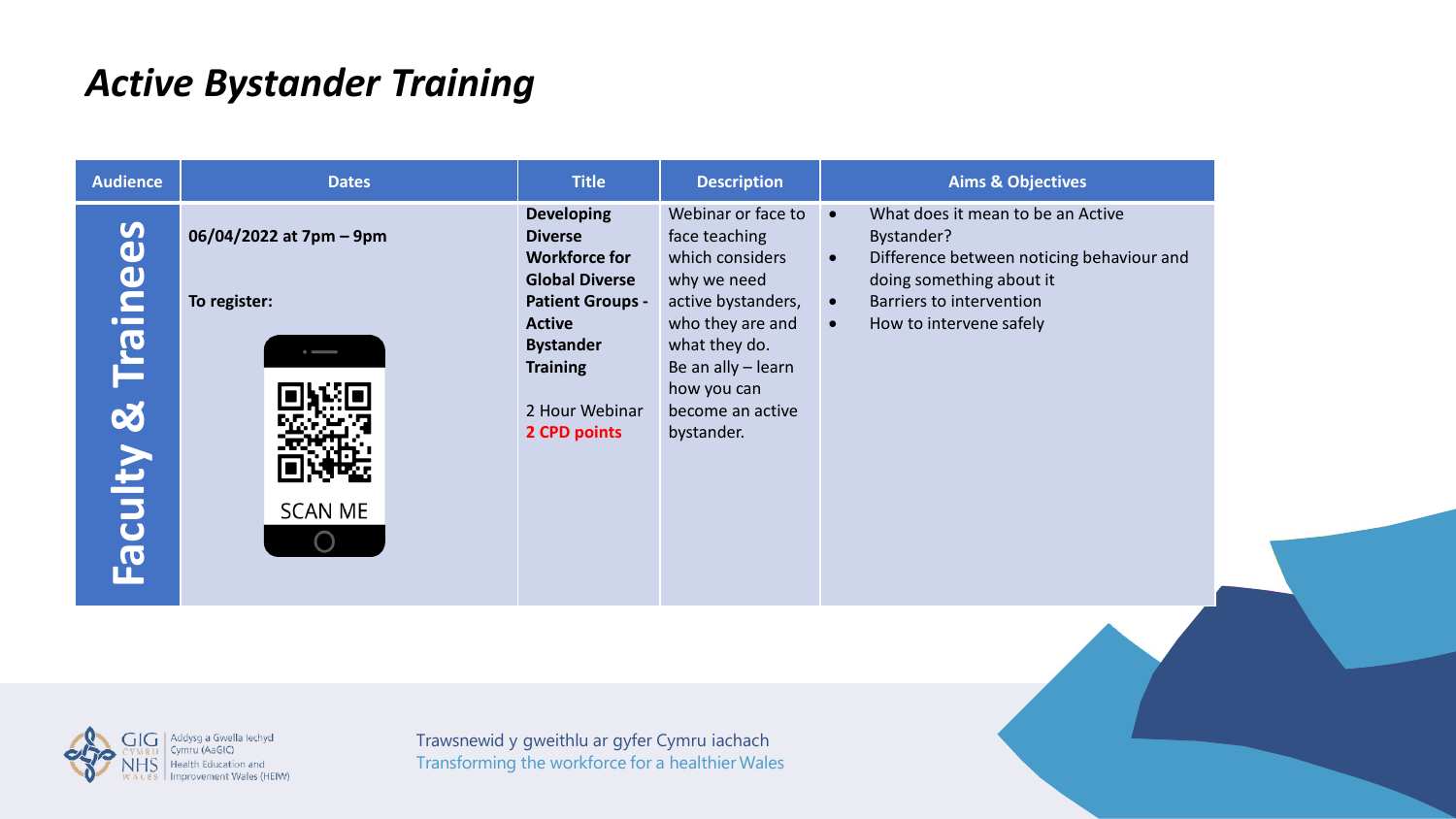## *Addressing Differential Attainment*

| <b>Audience</b>             | <b>Dates</b>                                                                                                         | <b>Title</b>                                                                                                                                                                                                     | <b>Description</b>                                                                                                                                                                                                                               | <b>Aims &amp; Objectives</b>                                                                                                                                                            |  |
|-----------------------------|----------------------------------------------------------------------------------------------------------------------|------------------------------------------------------------------------------------------------------------------------------------------------------------------------------------------------------------------|--------------------------------------------------------------------------------------------------------------------------------------------------------------------------------------------------------------------------------------------------|-----------------------------------------------------------------------------------------------------------------------------------------------------------------------------------------|--|
| <b>Faculty and Trainees</b> | 06/04/2022 at 1pm - 2pm<br>17/05/2022 at 1pm - 2pm<br>15/06/2022 at 1pm - 2pm<br>To register:<br><b>SCAN ME</b><br>∩ | <b>Developing</b><br><b>Diverse</b><br><b>Workforce for</b><br><b>Global Diverse</b><br><b>Patient Groups-</b><br><b>Addressing</b><br><b>Differential</b><br><b>Attainment</b><br>1 Hour Webinar<br>1 CPD point | Webinar or face to face<br>teaching which looks at the<br>who, what and how of<br>Differential Attainment before<br>moving on to consider the<br>system, institutional and<br>importantly individual<br>interventions that make a<br>difference. | What is DA?<br>$\bullet$<br>Who does DA affect?<br>$\bullet$<br>What is the effect?<br>$\bullet$<br>What is HEIW doing about DA?<br>$\bullet$<br>What can you do about DA?<br>$\bullet$ |  |
|                             |                                                                                                                      |                                                                                                                                                                                                                  |                                                                                                                                                                                                                                                  |                                                                                                                                                                                         |  |
| <b>NHS</b>                  | Addysg a Gwella Iechyd<br>Cymru (AaGIC<br>Health Education and<br>Improvement Wales (HEIW)                           | Trawsnewid y gweithlu ar gyfer Cymru iachach<br>Transforming the workforce for a healthier Wales                                                                                                                 |                                                                                                                                                                                                                                                  |                                                                                                                                                                                         |  |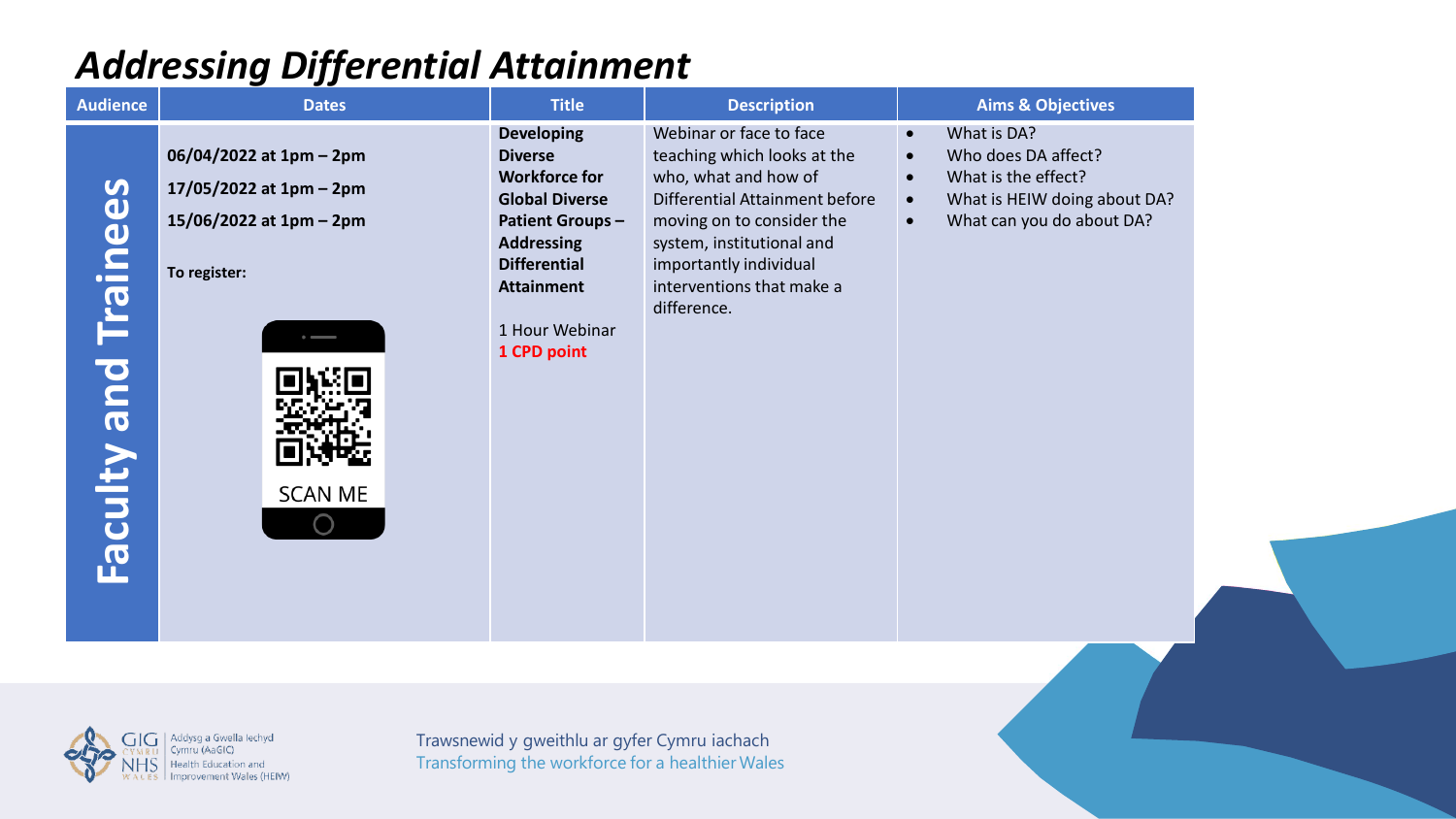## *Crucial Conversations*

| <b>Audience</b>       | <b>Dates</b>                                                                                  | <b>Title</b>                                                                                                | <b>Description</b>                                                                                                                                                      | <b>Aims &amp; Objectives</b>                                                                                                                                                                              |
|-----------------------|-----------------------------------------------------------------------------------------------|-------------------------------------------------------------------------------------------------------------|-------------------------------------------------------------------------------------------------------------------------------------------------------------------------|-----------------------------------------------------------------------------------------------------------------------------------------------------------------------------------------------------------|
| & Trainees<br>Faculty | 18/05/2022 at 7pm - 8pm<br>To register:<br><b>SCAN ME</b>                                     | <b>Crucial</b><br><b>Conversations:</b><br><b>Giving and</b><br>receiving feedback<br>1 Hour<br>1 CPD point | Webinar or face to face<br>teaching where we consider<br>feedback conversations,<br>why they're crucial before<br>moving on to the format<br>and technique for success. | An exploration of how crucial<br>$\bullet$<br>conversations are defined<br>Why feedback is important<br>$\bullet$<br>Why we worry about feedback<br>$\bullet$<br>and the skills in receiving<br>feedback. |
|                       |                                                                                               |                                                                                                             |                                                                                                                                                                         |                                                                                                                                                                                                           |
| GIG<br>WALES          | Addysg a Gwella Iechyd<br>Cymru (AaGIC)<br>Health Education and<br>I Improvement Wales (HEIW) | Trawsnewid y gweithlu ar gyfer Cymru iachach<br>Transforming the workforce for a healthier Wales            |                                                                                                                                                                         |                                                                                                                                                                                                           |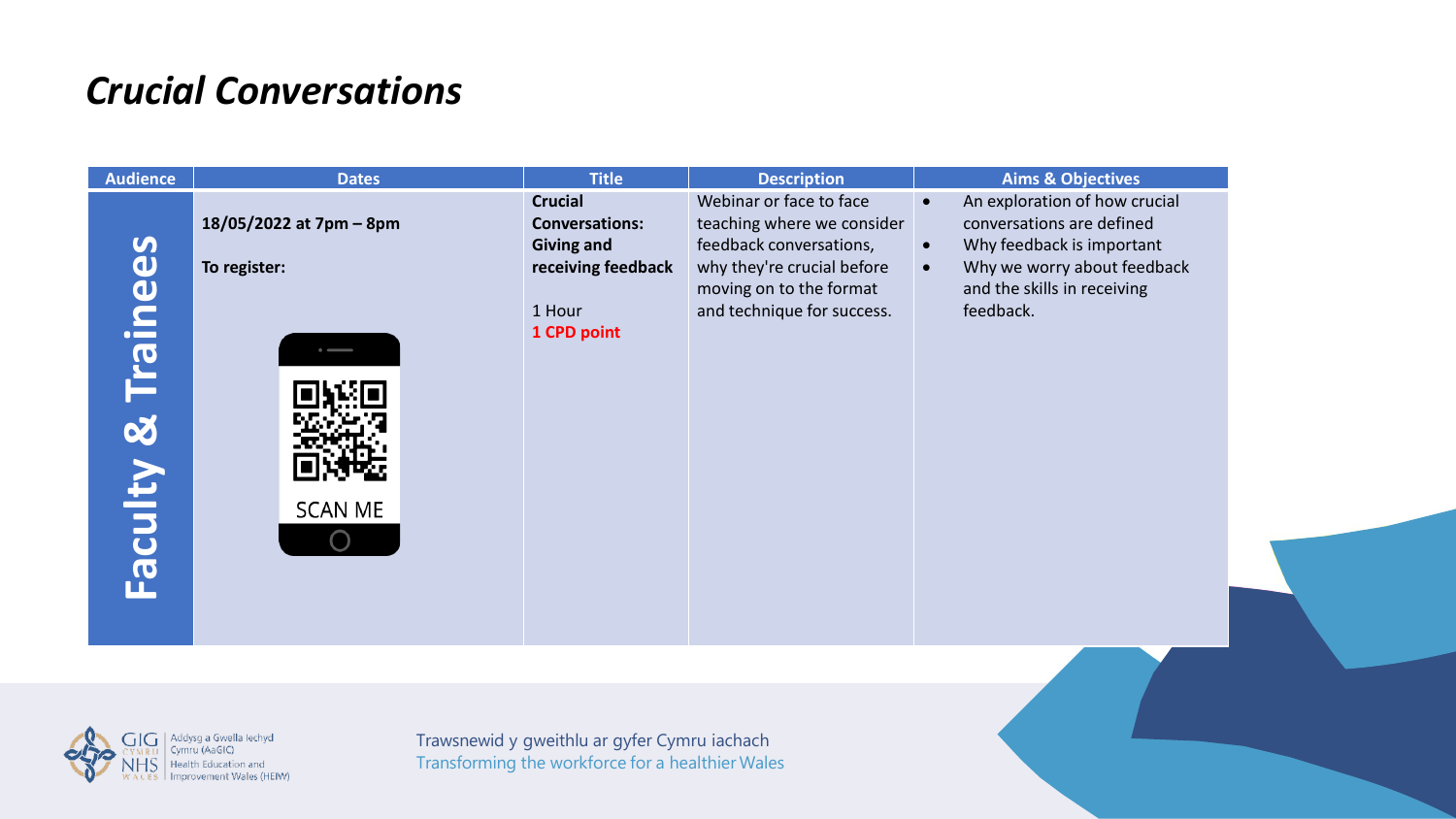#### *Minimising Imposter Syndrome*

| Imposter syndrome is the feeling<br><b>Minimising</b><br>• Recognise signs of Imposter<br>15/06/2022 at 7pm - 8pm<br>of being a fraud, despite evidence<br>Imposter<br>syndrome<br>Syndrome<br>to the contrary.<br>Webinar<br>This webinar is aimed at anyone<br>• Effects of Imposter syndrome<br>who identifies with impostor<br>To register:<br>Risks Imposter syndrome<br>$\bullet$<br><b>Trainees</b><br>syndrome or who would like to<br>1 Hour<br>understand more to support<br>Steps to manage and overcome<br>$\bullet$<br>others.<br>symptoms<br><b>SCAN ME</b> |
|---------------------------------------------------------------------------------------------------------------------------------------------------------------------------------------------------------------------------------------------------------------------------------------------------------------------------------------------------------------------------------------------------------------------------------------------------------------------------------------------------------------------------------------------------------------------------|
|                                                                                                                                                                                                                                                                                                                                                                                                                                                                                                                                                                           |

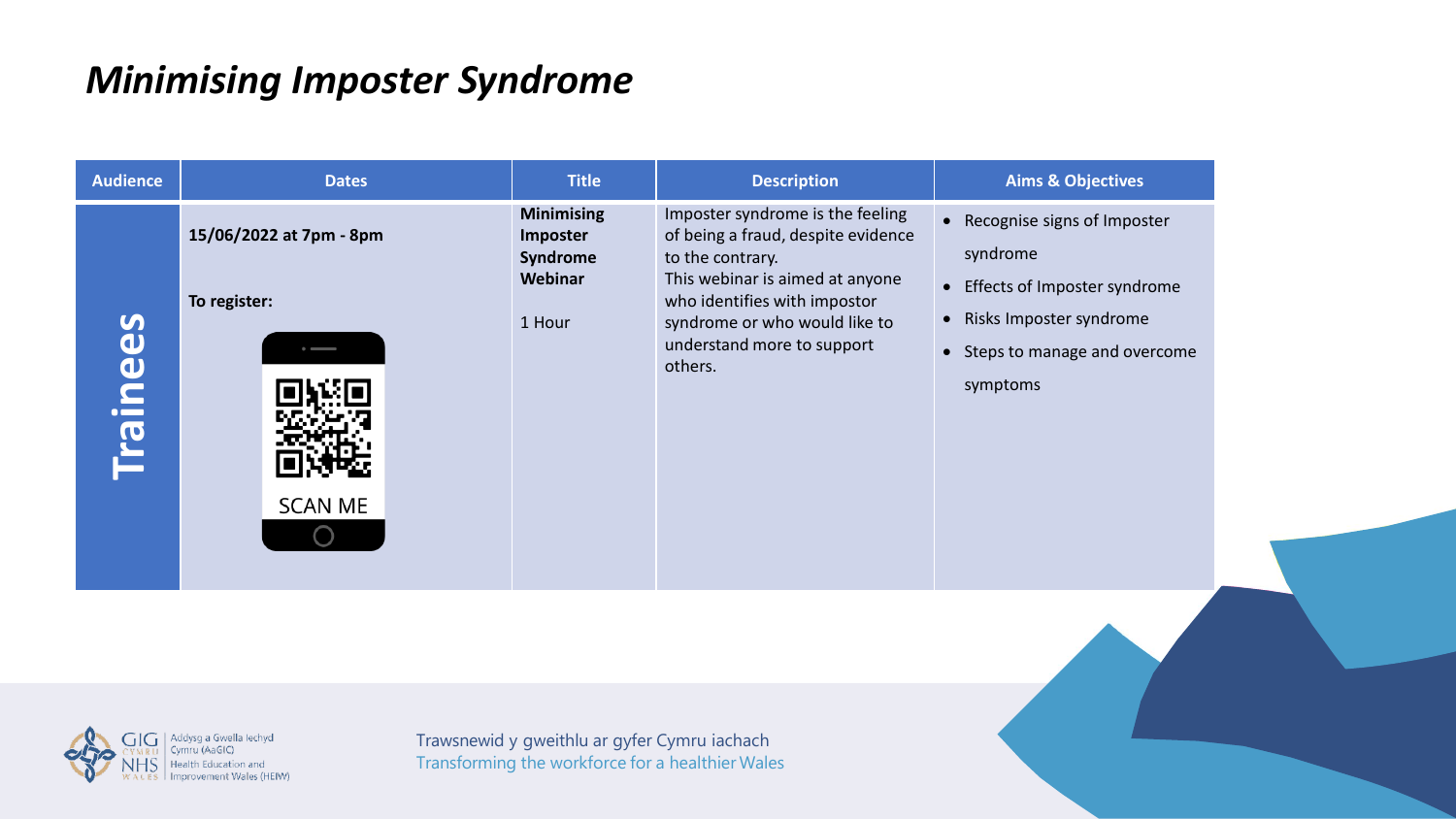## *Exam Support*

| <b>Audience</b>                                       | <b>Dates</b>                                                                                            | <b>Title</b>                                                     | <b>Description</b>                                                                                                                                                                                                                                                          | <b>Aims &amp; Objectives</b>                                                                                                                                                                                                                                                                                                  |
|-------------------------------------------------------|---------------------------------------------------------------------------------------------------------|------------------------------------------------------------------|-----------------------------------------------------------------------------------------------------------------------------------------------------------------------------------------------------------------------------------------------------------------------------|-------------------------------------------------------------------------------------------------------------------------------------------------------------------------------------------------------------------------------------------------------------------------------------------------------------------------------|
| $\boldsymbol{\omega}$<br>$\mathbf 0$<br><b>Traine</b> | All sessions held from 7pm - 8pm<br>Future sessions will be advised in due<br>course:<br><b>SCAN ME</b> | <b>Exam Support</b><br><b>Webinars</b><br>3 Parts<br>1 Hour each | A series of 3 webinars<br>providing practical tips and<br>resources for a structured<br>approach to revision,<br>suggestions for maximising<br>preparation time and tools<br>for combatting anxiety to<br>achieve exam success.<br>We recommend attending<br>all 3 webinars | Part 1<br>Reflecting on your approach<br>Organising your resources<br>$\bullet$<br>Review of your College guidance<br>Part 2<br>Creating a realistic study plan<br>Generating support<br>$\bullet$<br>Accelerating your learning<br>Part 3<br><b>Final Preparation</b><br>Managing exam anxiety<br>Tips for MCQs<br>$\bullet$ |

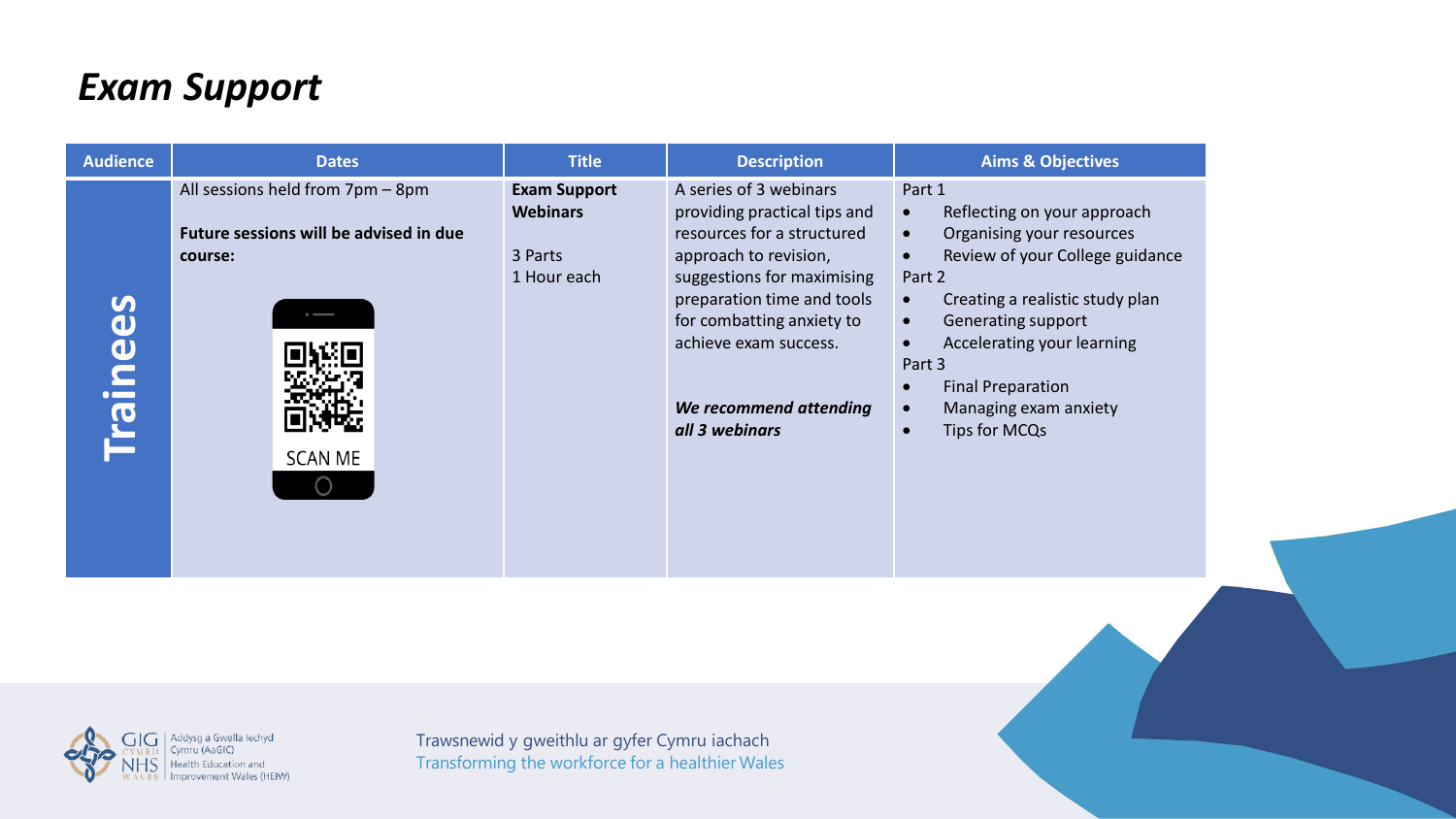#### *Unconscious Bias*

| <b>Unconscious Bias</b><br>All of us make judgements<br>• Defining unconscious bias<br>12/05/2022 at 1pm - 3:30pm<br>of others within the first few<br>• Understanding the difference<br>07/07/2022 at 7pm - 9:30pm<br>seconds of seeing them.<br>2.5 Hours each<br>Trainees<br>This is influenced by our<br>between unconscious bias and<br>To register:<br>own socialisation and is<br><b>3 CPD points</b><br>discrimination<br>referred to as unconscious<br>bias. However, there is a<br>• Unconscious bias and implications<br>difference between<br>within clinical setting<br>unconscious bias and<br>discrimination. Once we are<br>• Action planning and practical steps in<br>aware of our biases, we are<br><b>Faculty &amp;</b><br>minimising the implications of<br>no longer unconscious to<br>them.<br>unconscious bias in clinical setting<br><b>SCAN ME</b> |
|------------------------------------------------------------------------------------------------------------------------------------------------------------------------------------------------------------------------------------------------------------------------------------------------------------------------------------------------------------------------------------------------------------------------------------------------------------------------------------------------------------------------------------------------------------------------------------------------------------------------------------------------------------------------------------------------------------------------------------------------------------------------------------------------------------------------------------------------------------------------------|
|                                                                                                                                                                                                                                                                                                                                                                                                                                                                                                                                                                                                                                                                                                                                                                                                                                                                              |

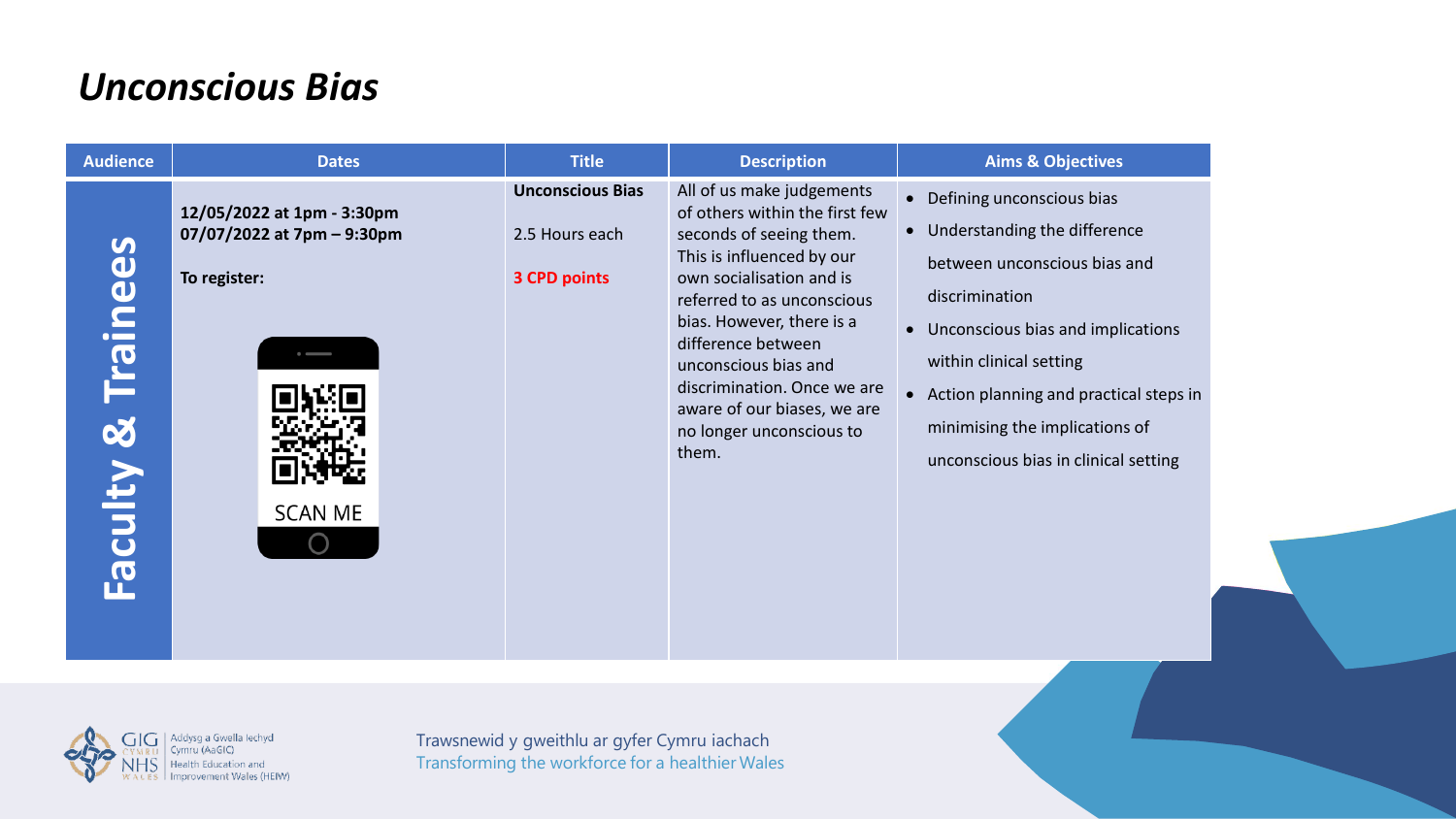#### *Civility in the Workplace*

| Every place of work has a<br>Civility in the<br>• The prevalence of workplace<br>04/05/2022 at 7pm - 8pm<br>Workplace<br>different atmosphere, a<br>behaviour(WBA) in health<br>different environment, a<br>different ethos. An efficient<br><b>Faculty &amp; Trainees</b><br>professions<br>To register:<br>1 Hour<br>and harmonious working<br>• Types of WBA<br>environment is created,<br>largely, by the way people<br>1 CPD point<br>• How to recognise WBA<br>behave in the workplace.<br>• Reasons why they occur in the<br>workplace<br>Practical solutions to them,<br>$\bullet$<br>particularly from a clinical<br>perspective<br><b>SCAN ME</b><br>• How to escalate these issues<br>• Share our experience managing<br>these issues |
|--------------------------------------------------------------------------------------------------------------------------------------------------------------------------------------------------------------------------------------------------------------------------------------------------------------------------------------------------------------------------------------------------------------------------------------------------------------------------------------------------------------------------------------------------------------------------------------------------------------------------------------------------------------------------------------------------------------------------------------------------|
|                                                                                                                                                                                                                                                                                                                                                                                                                                                                                                                                                                                                                                                                                                                                                  |

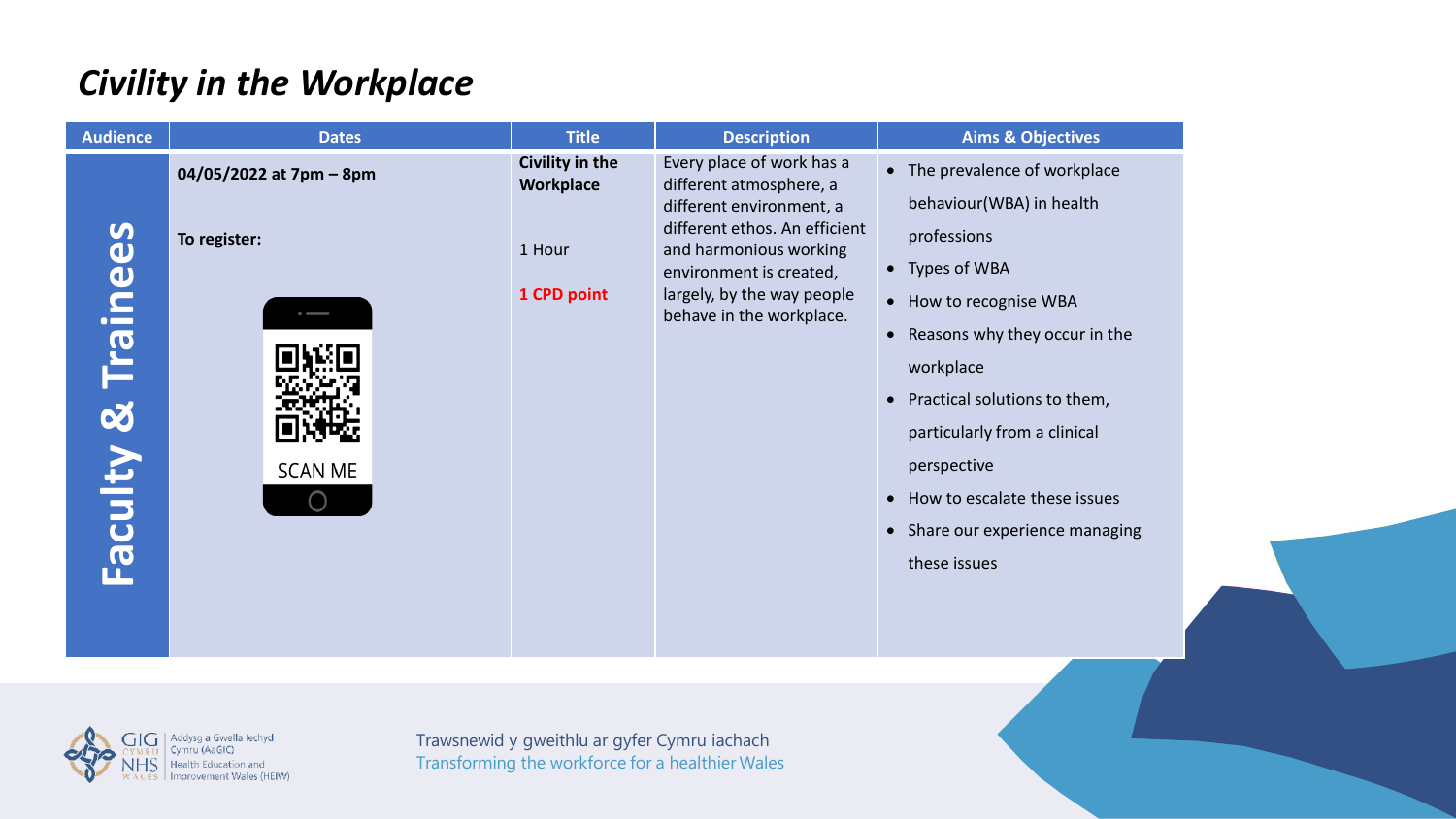#### *PSU Service – an Introduction*

| <b>Audience</b>                                                     | <b>Dates</b>                                                                                                                                                       | <b>Title</b>                                                                                                                                 | <b>Description</b>                       | <b>Aims &amp; Objectives</b>                                                                                 |
|---------------------------------------------------------------------|--------------------------------------------------------------------------------------------------------------------------------------------------------------------|----------------------------------------------------------------------------------------------------------------------------------------------|------------------------------------------|--------------------------------------------------------------------------------------------------------------|
| on:<br>$\overline{\mathbf{S}}$<br>$\mathbf \omega$<br><b>Traine</b> | The PSU will deliver this workshop by<br>request from Post Graduate Centres or<br>Specialties. To book please contact PSU<br>HEIW.ProfessionalSupport@wales.nhs.uk | <b>PSU Service - An</b><br>Introduction (for<br>inductions /<br>reminder of<br>support available)<br>$10 - 30$ Minutes<br>(tailored to need) | Webinar or Face to Face<br>when possible | An overview of the PSU service<br>$\bullet$<br>What to expect<br>$\bullet$<br>How to contact us<br>$\bullet$ |

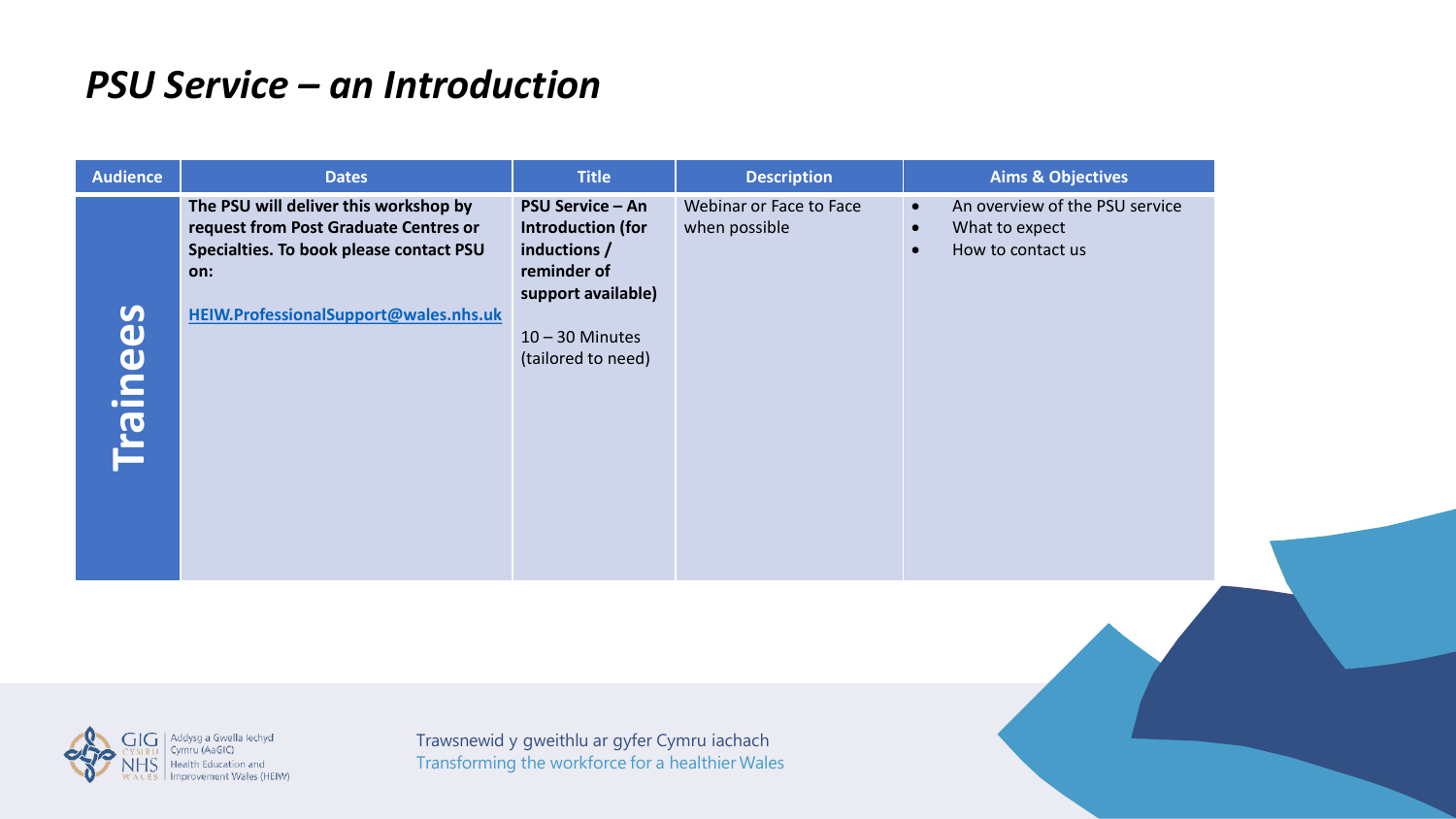# *Maintaining your Strength & Wellbeing*

| <b>Audience</b> | <b>Dates</b>                                                                                       | <b>Title</b>                                                                                     | <b>Description</b>                                                                                                                                    | <b>Aims &amp; Objectives</b>                                                                                                                                                                                                                                                                                                                         |
|-----------------|----------------------------------------------------------------------------------------------------|--------------------------------------------------------------------------------------------------|-------------------------------------------------------------------------------------------------------------------------------------------------------|------------------------------------------------------------------------------------------------------------------------------------------------------------------------------------------------------------------------------------------------------------------------------------------------------------------------------------------------------|
| <b>Trainees</b> | 26/04/2022 at 7pm - 8:30pm<br>To register:<br><b>SCAN ME</b>                                       | <b>Maintaining your</b><br>Strength &<br>Wellbeing<br>Webinar<br>1.5 Hours                       | An overview of the PSU<br>team and service,<br>observations on Certainty<br>vs. Uncertainty and the 3<br>Step approach to dealing<br>with Challenges. | Focusing on Tools and Resources<br>$\bullet$<br>to maintain and improve<br>wellbeing including: 'Reframing'<br>to recognise and appreciate<br>positive aspects of situations,<br>noticing energy levels by using an<br>'Energy Log' / keeping an energy<br>'credit balance' and a mindful<br>breathing exercise to create<br>opportunities for calm. |
|                 |                                                                                                    |                                                                                                  |                                                                                                                                                       |                                                                                                                                                                                                                                                                                                                                                      |
| GIG             | Addysg a Gwella lechyd<br>Cymru (AaGIC)<br><b>Health Education and</b><br>Improvement Wales (HEIW) | Trawsnewid y gweithlu ar gyfer Cymru iachach<br>Transforming the workforce for a healthier Wales |                                                                                                                                                       |                                                                                                                                                                                                                                                                                                                                                      |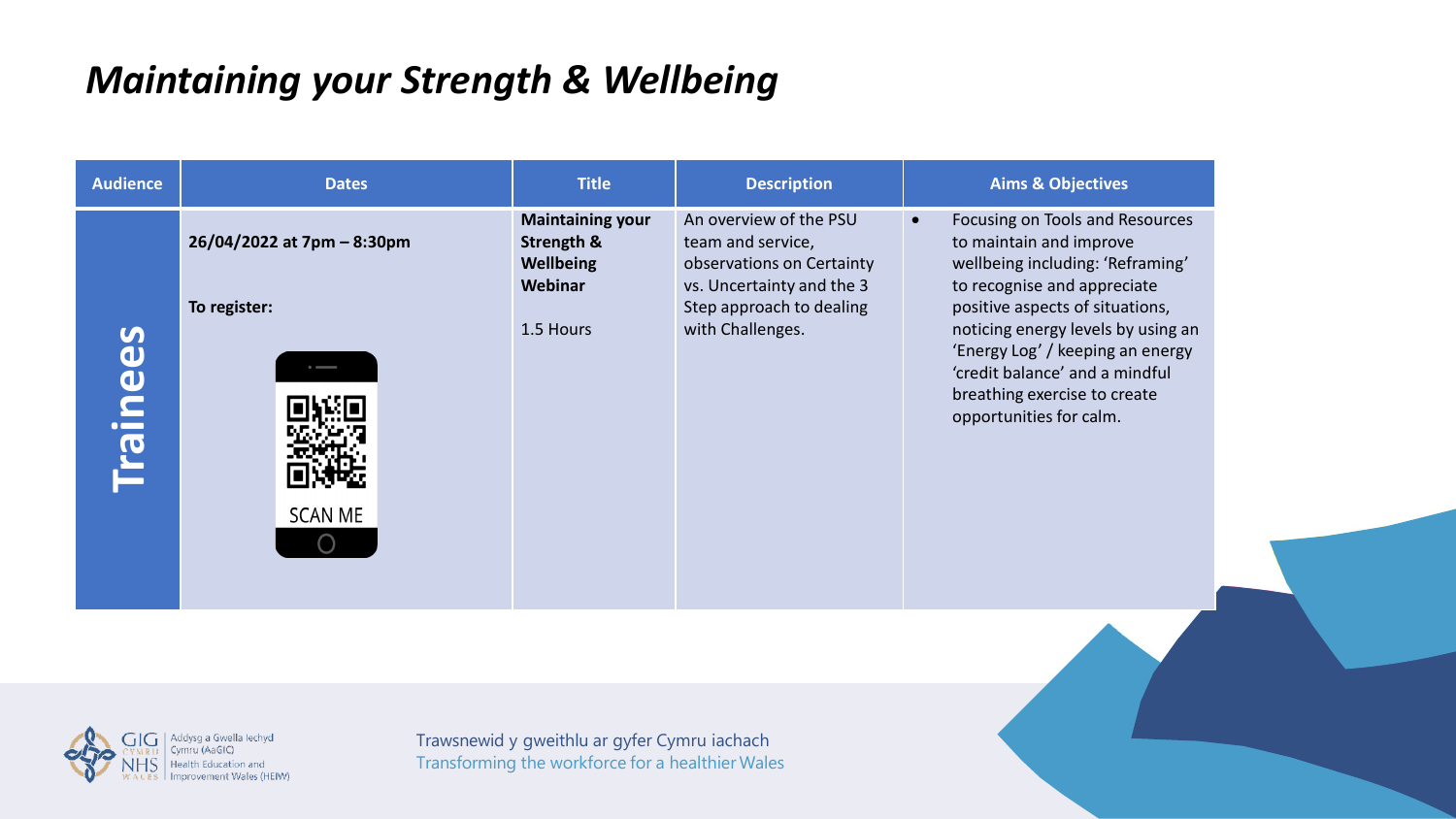# *Support Awareness for Trainees*

| The PSU will deliver this workshop by<br>Programme available to all<br>• Participants explore signs and<br><b>Support Awareness</b><br>request from Post Graduate Centres<br>trainees. The workshop<br>triggers of progression issues<br>for Trainees<br>Learn of the support which is<br>focuses on how to maximise<br>or Specialties. To book please contact<br>$\bullet$<br>available as well as some helpful<br>PSU on:<br>1 hour<br>potential and avoid getting<br>hints toward successful progression<br>into difficulty.<br>HEIW.ProfessionalSupport@wales.nhs.uk<br><b>Trainees</b><br>through training. |
|------------------------------------------------------------------------------------------------------------------------------------------------------------------------------------------------------------------------------------------------------------------------------------------------------------------------------------------------------------------------------------------------------------------------------------------------------------------------------------------------------------------------------------------------------------------------------------------------------------------|
|                                                                                                                                                                                                                                                                                                                                                                                                                                                                                                                                                                                                                  |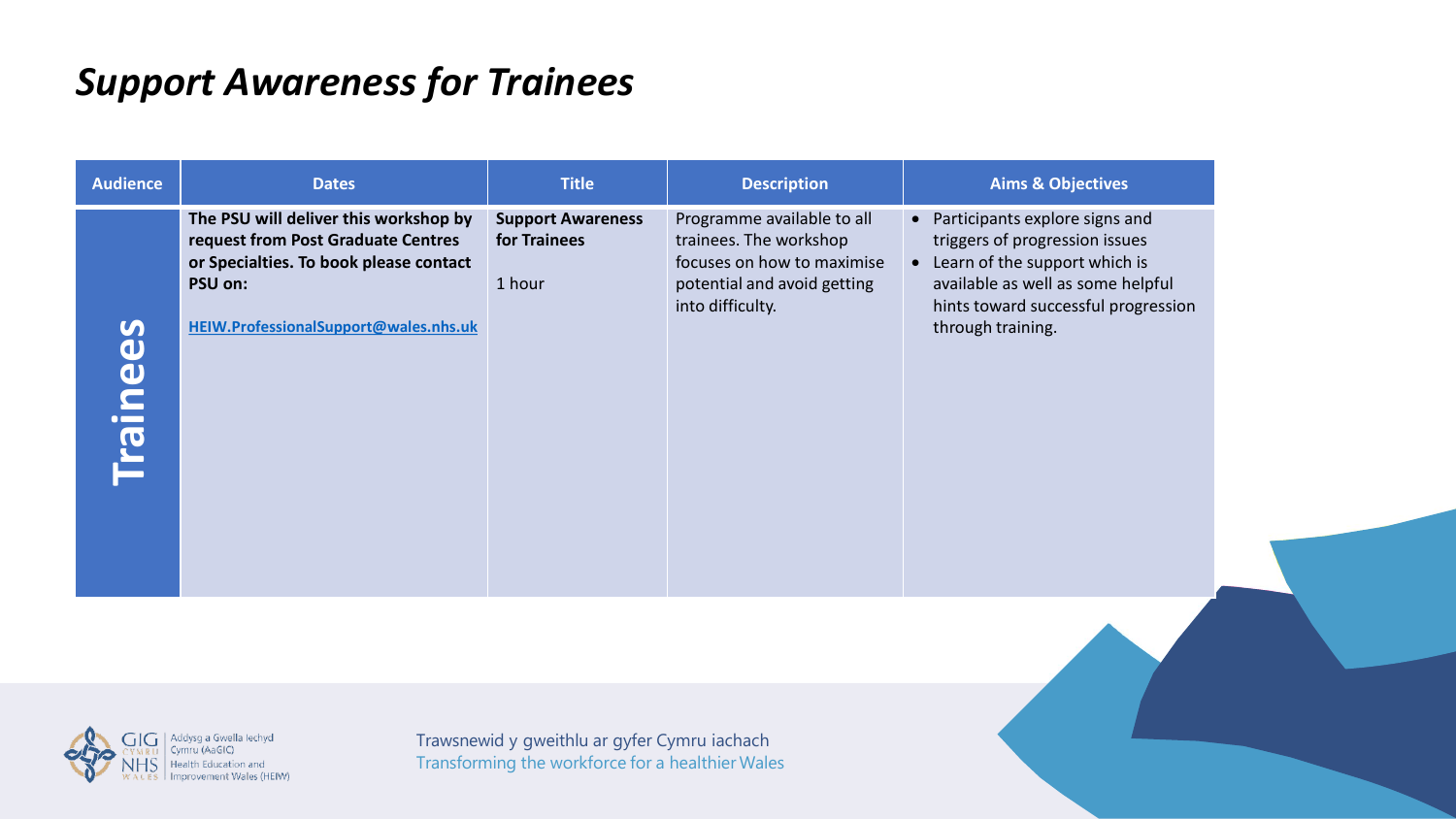

**All PSU resources are available on:**

**https://heiw.nhs.wales/support/professional-support/**